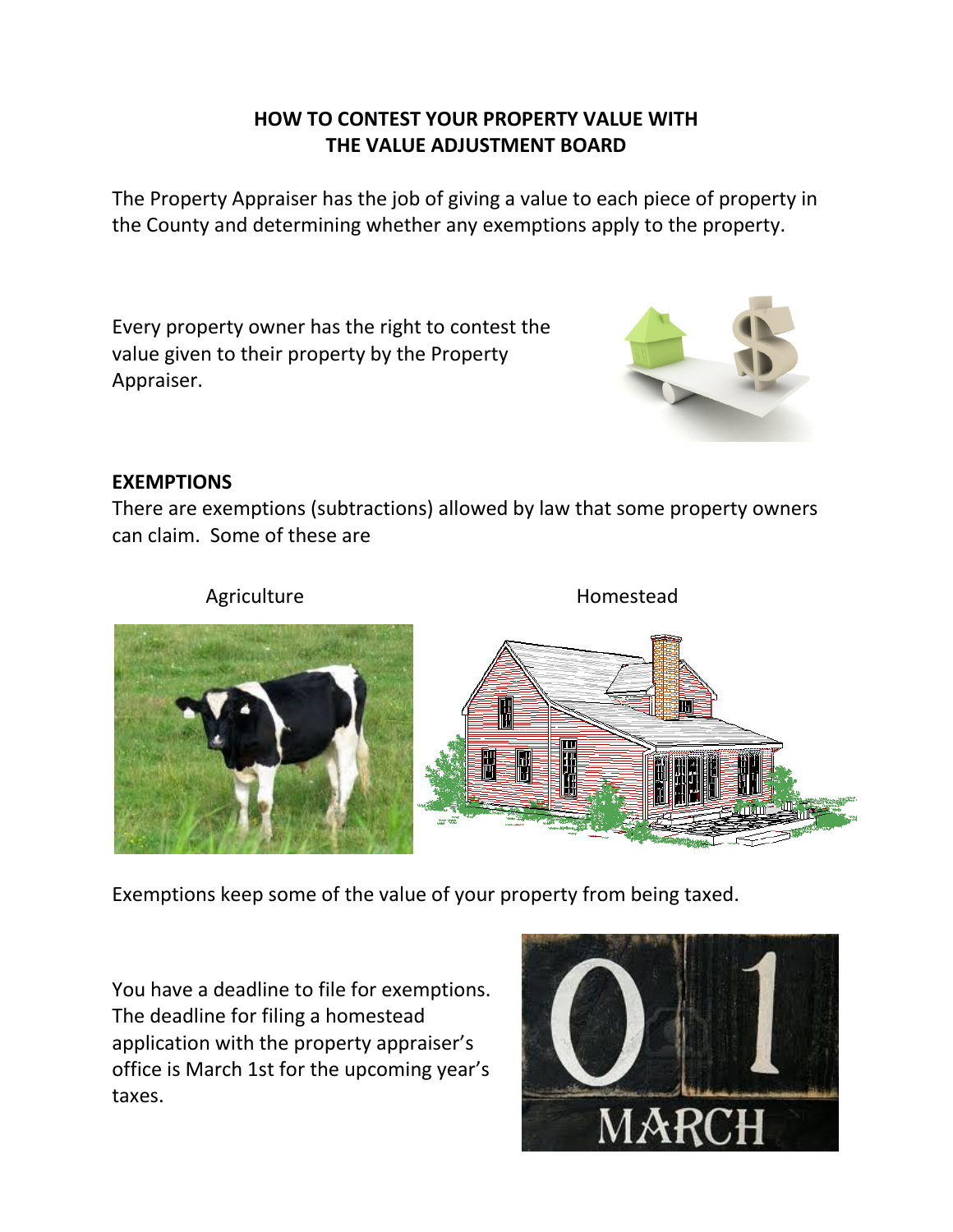

If the Property Appraiser denies your exemption, you can ask the Value Adjustment Board to overrule the Property appraiser. You do this by filing a petition with the VAB Clerk.

## **VALUE NOTICES**

In June or July every property owner will received a notice telling the owner the value given on the property by the Property Appraiser and the amount of the taxes an owner may have to pay. This is called the TRIM notice.





If you disagree with the value shown for your property on the notice, you can file a petition contesting that value with the Value Adjustment Board.

The Value Adjustment Board cannot adjust your taxes; it can only resolve the value of your property.

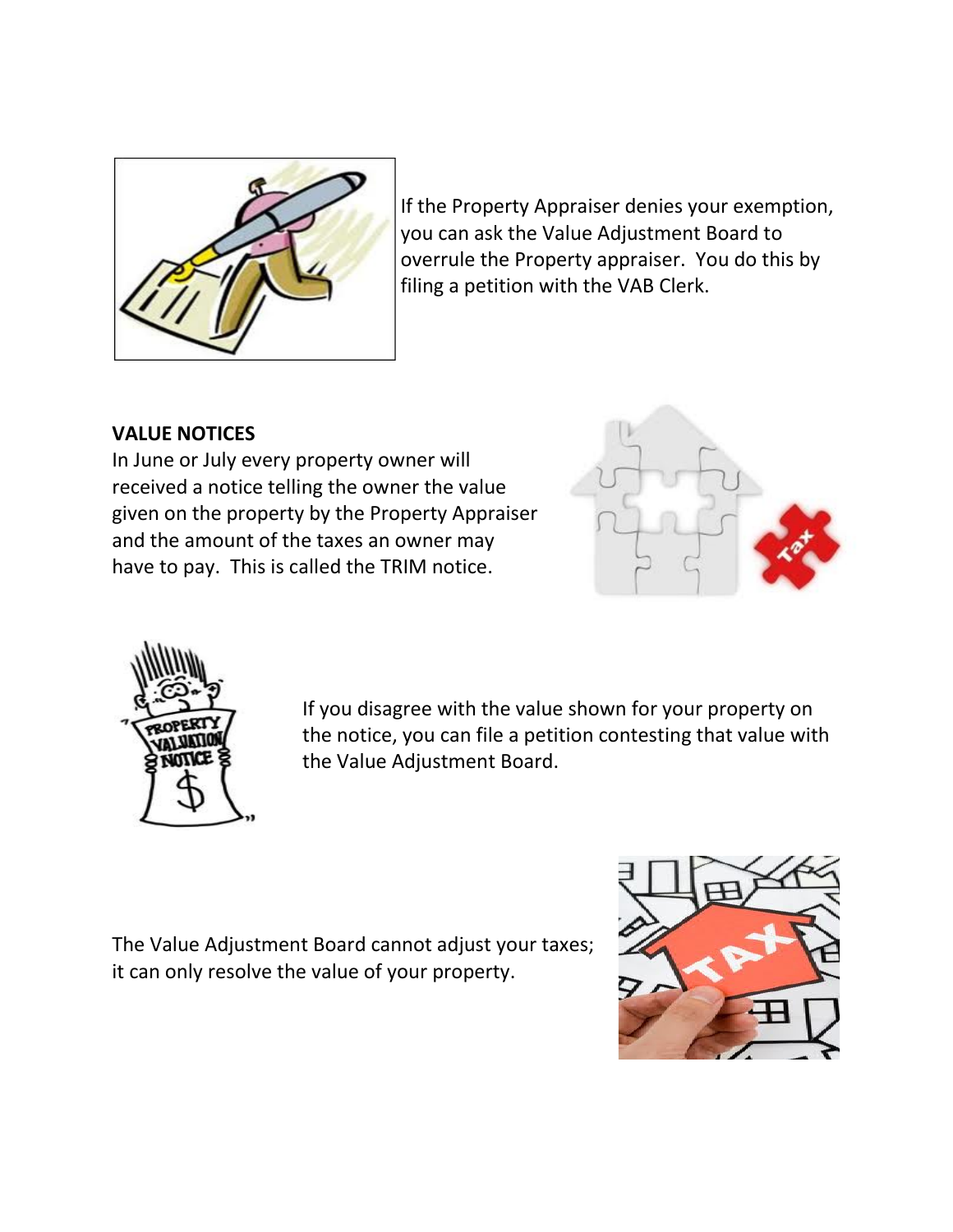#### **HOW TO FILE A PETITION**



You will have to pay a \$15 fee to file your petition.

If you need help filling out your petition, the Clerk's office can help you. They are located in the County Administration Building at 12 SE 1st Street in Gainesville on the 4th Floor.



You can ask for notices to be sent to you by

Regular Mail OR







This is what the County Administration Building looks like.



Or you can call the Clerk's office at (352)374-3605 or email them at dmw@alachuaclerk.org.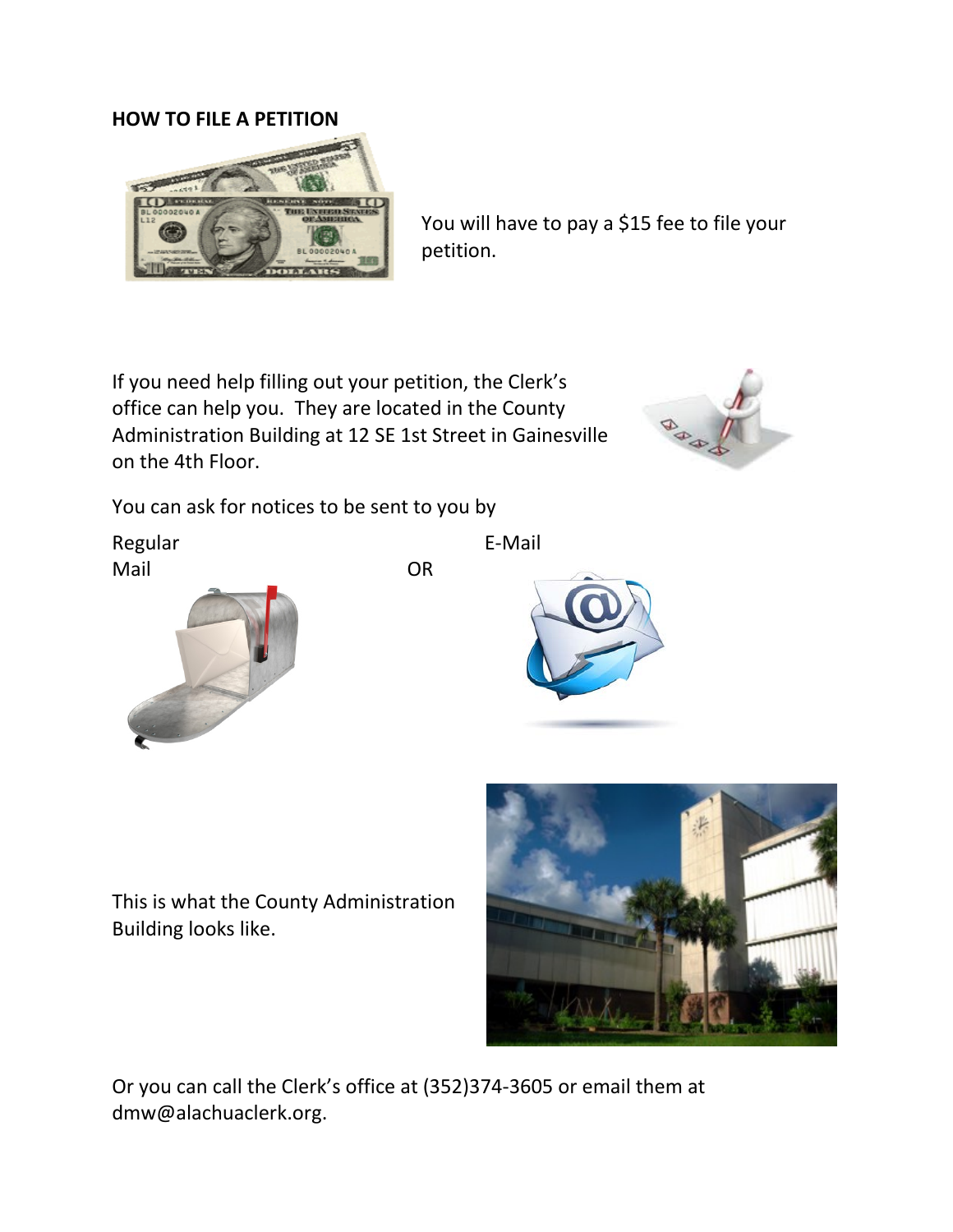# **HEARING AND EVIDENCE**

You will receive a notice of hearing telling you when to come to the Alachua County Courthouse/Family & Civil Justice building for your hearing.



Before the hearing you must collect the documents and any other evidence, including anyone who you will need to testify, and give this information to the Property Appraiser 15 days before the hearing.

Your evidence must show the value of the property as of January 1st of the year you received your first notice about your property value. There may be other rules about exemptions.



You can meet with the Property Appraiser to resolve the case before the hearing.





If you want the Property Appraiser to give you their evidence, you must ask for it in writing. Do this when you give them your evidence.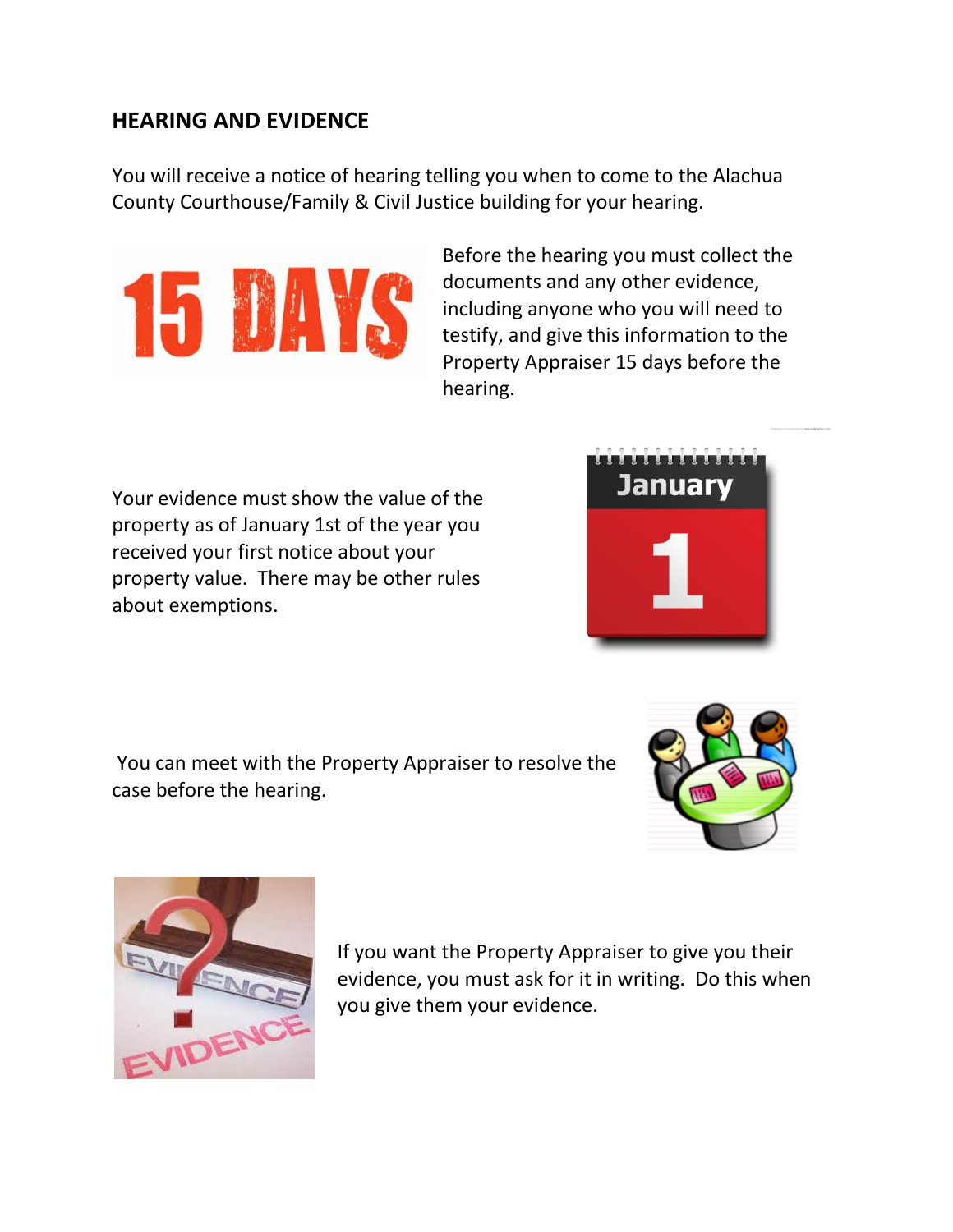At the hearing you will give the Magistrate evidence and talk about your case. If you need any accommodations, you can ask the VAB Clerk.





You can attend the hearing by telephone if you ask and there is no objection by the Property Appraiser.

The Magistrate will rule on your petition and the Clerk will send a copy of that ruling to you in the mail. The Magistrate's ruling is called a **Recommendation**.





The Magistrate's recommendation must comply with law.